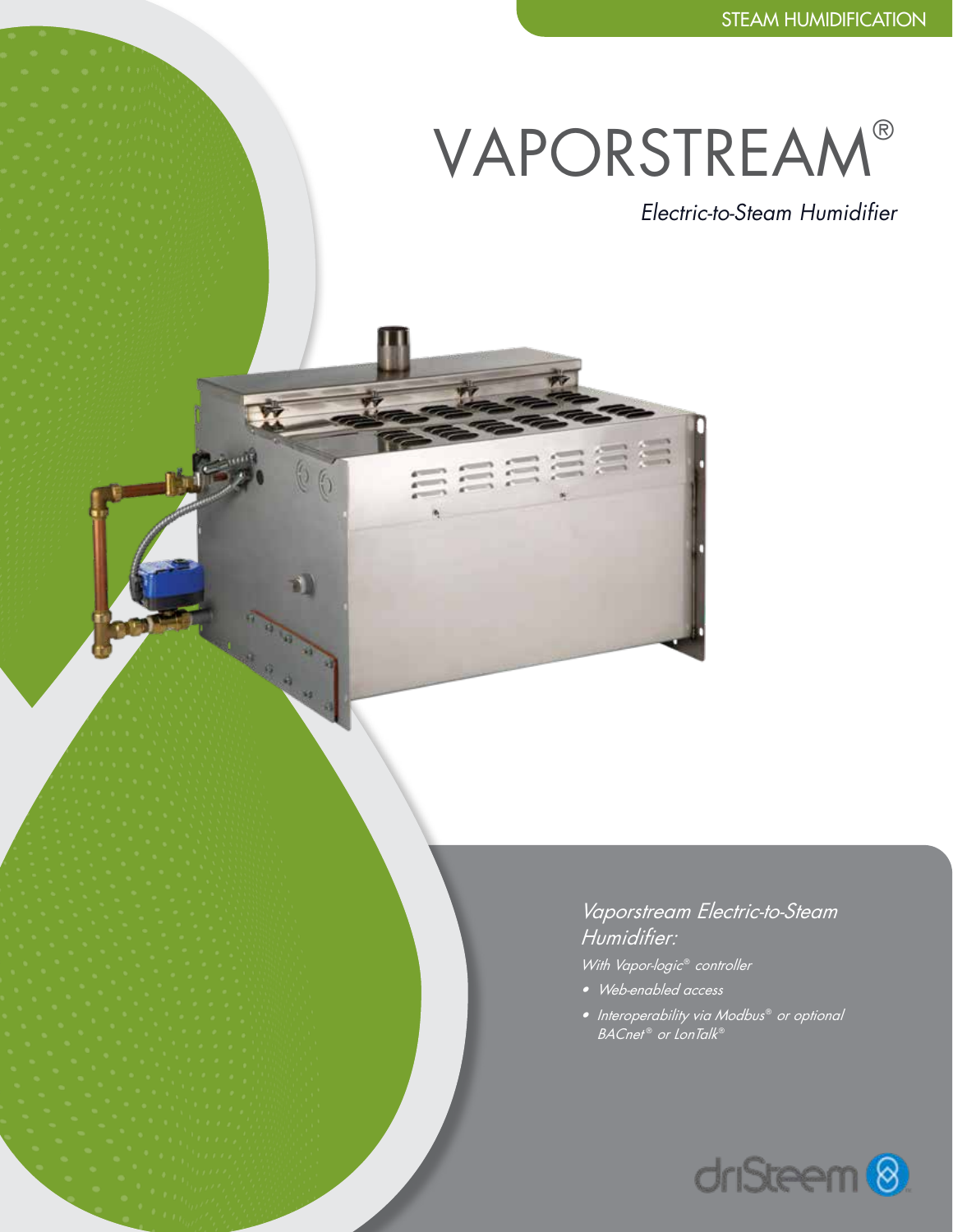# HIGH-PERFORMANCE HUMIDIFICATION



#### **VAPORSTREAM HUMIDIFIER**

*Vaporstream humidifiers use heat caused by electrical resistance in submerged heating elements to boil fill water into steam. Vaporstream is compatible with all water types and numerous dispersion options.*



### VAPORSTREAM ELECTRIC-TO-STEAM HUMIDIFIER

From providing comfort humidity to meeting the strictest clean-room requirements, the Vaporstream electric humidifier is an industrial-grade unit designed to meet the humidification demands of any building environment. Vaporstream humidifiers can operate using potable, softened, reverse-osmosis, or deionized water. The Vaporstream humidifier can use electricity, natural gas, propane, or even pressurized steam as an energy source.

### WHY CHOOSE VAPORSTREAM ELECTRIC-TO-STEAM HUMIDIFIER

#### **APPLICATION VERSATILITY**

Vaporstream models and options include multiple control capabilities an broad capacity range. Vaporstream humidifiers can operate using potable, softened, reverse-osmosis, or deionized water. The Vaporstream humidifier can use electricity, natural gas, propane, or even pressurized steam as an energy source

### **PRECISE CONTROL WITH VAPOR-LOGIC**

Vaporstream with Vapor-logic sets new standards for control in electric steam humidification:

Interoperability allows communication with building automation systems via Modbus® or with optional BACnet® or LonTalk® protocols.

Safety presets initiate fill and drain cycles and keep the humidifier cool and safe if sensed conditions, though unlikely, could be hazardous.

Web-enabled control allows you to set up, view, and adjust humidifier functions via Ethernet, either directly or remotely through a network.



## ACCURATE, RESPONSIVE CONTROL

The Vapor-logic controller is the control platform for DriSteem nonpressurized steam generation humidifiers, Hydrotrue® water treatment systems, and Adiatec<sup>®</sup> evaporative cooling and humidification systems. Vapor-logic provides accurate, responsive RH control, and PID control tunes the system for maximum performance.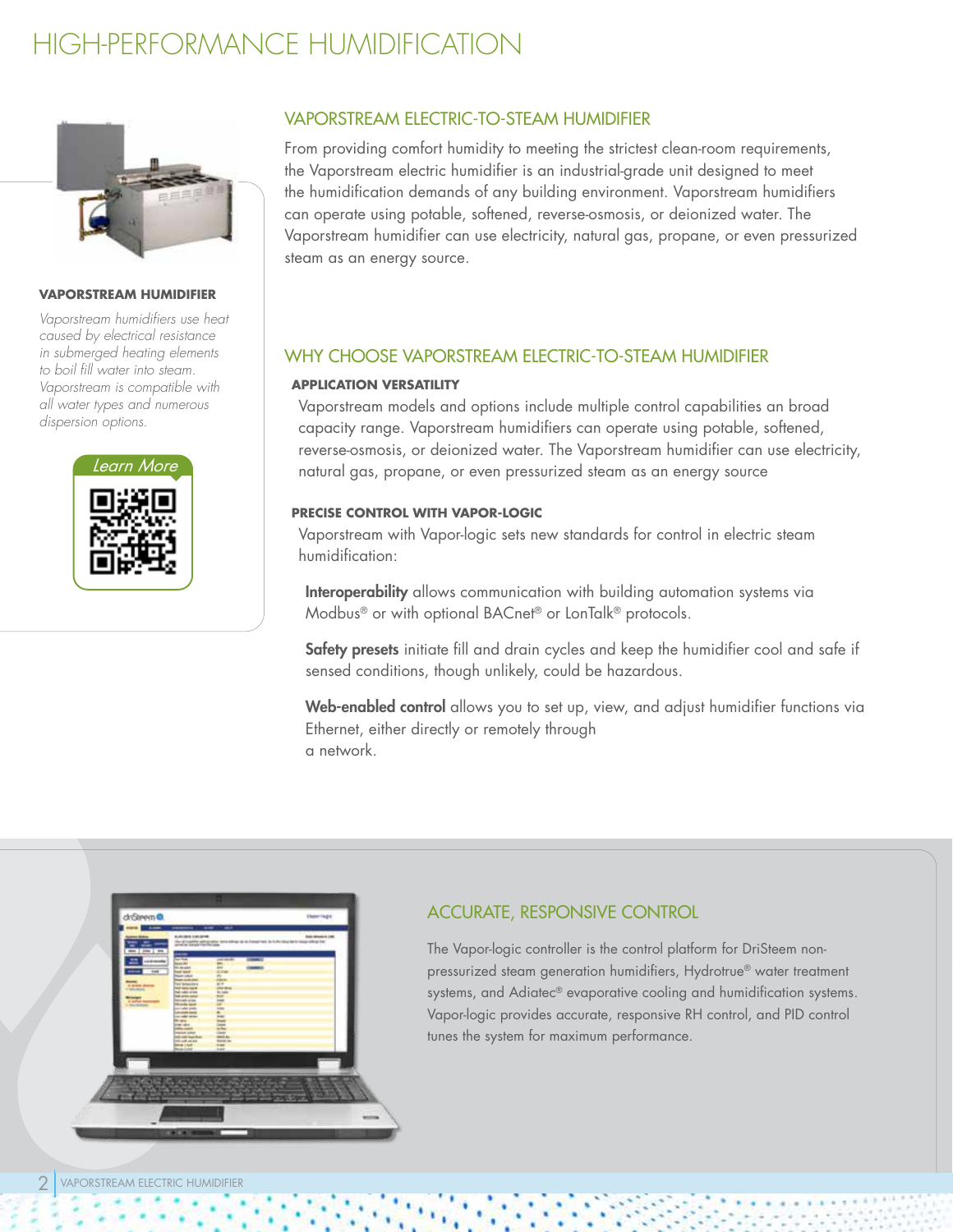# VERSATILITY AND CRITICAL CONTROL

#### **PROVEN PERFORMANCE**

- Consistent and reliable RH control to  $\pm 1\%$
- On-off or time-proportioned (TP) control for application control in most environments; solid-state relay (SSR) option for tighter control
- Electronically monitored water level ensures safe and reliable operation

### **APPLICATION FLEXIBILITY**

- Uses potable, softened, or RO/DI water
- Broad capacity range from 5.7 to 285 lbs/hr (2.6 to 129 kg/h), link up to 16 units for capacity up to 4560 lbs/hr (2068 kg/h)
- Dispersion options from an Area-type fan in open space to dispersion panels in ducts and air handlers meet a wide range of absorption requirements
- Designed to work with any voltage with a wide range of heater sizes, staging options, and model configurations
- Weather cover and climate-controlled outdoor enclosure options

### **EASY MAINTENANCE**

- Cleanout plate and removable cover provide inspection and service access
- Softened water significantly reduces maintenance requirements
- End-of-season autodrain minimizes microbial growth
- User-adjustable water skimmer skims off floating minerals
- Controller-operated drain and flush removes precipitated minerals from evaporating chamber
- Constant thermal expansion and contraction of heating elements continuously sheds mineral buildup
- Easy access to water level control no components to remove

### **ADDITIONAL OPTIONS**

- 316 stainless steel construction
- Evaporating chamber insulation
- NEMA-4 control cabinet

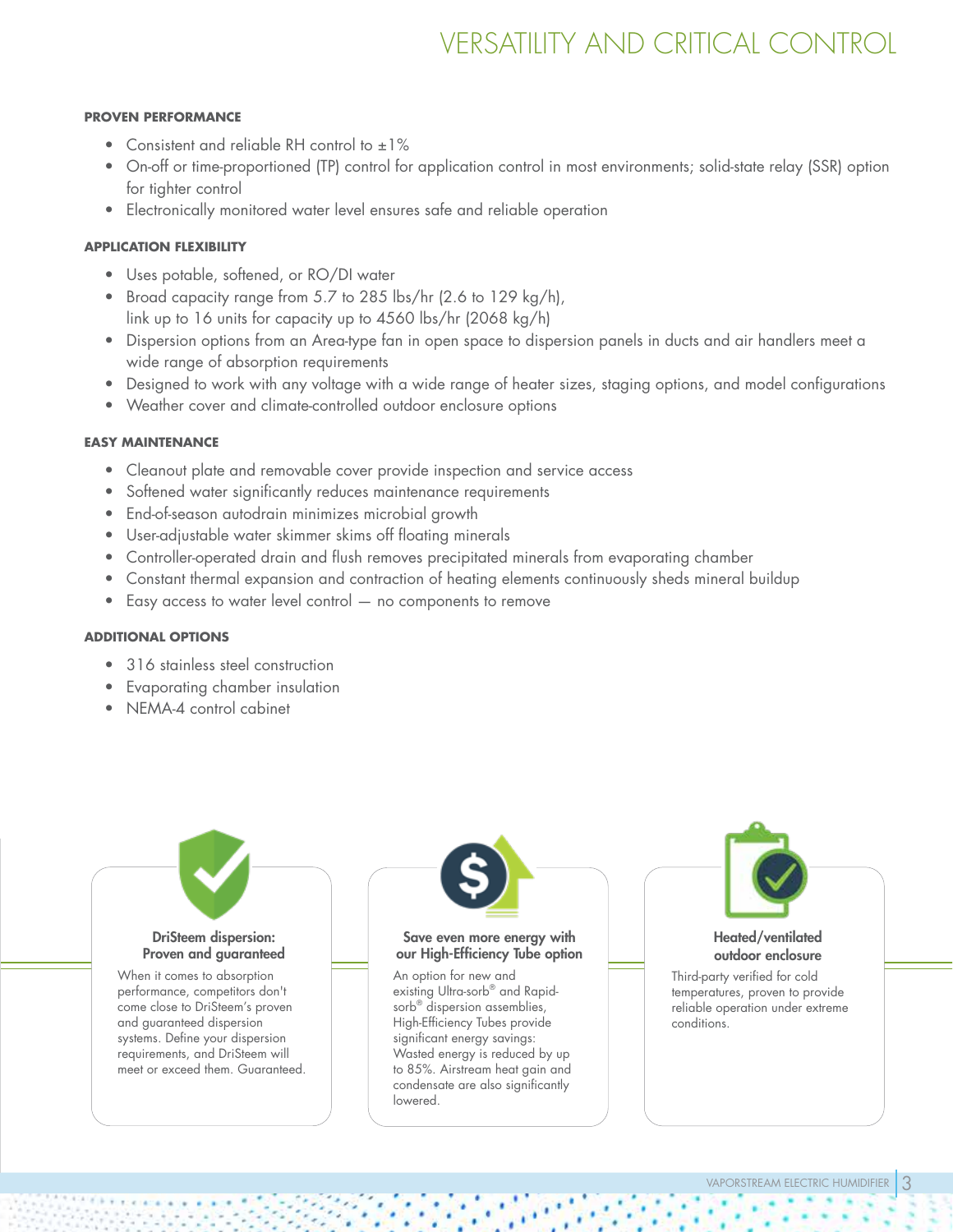# VAPORSTREAM CAPACITIES AND ELECTRICAL SPECIFICATIONS

### Table 4-1:

Vaporstream capacities and electrical specifications, tap/softened water and RO/DI water

|               | Maximum             |       |                          |                          | Current draw (amps)      |                          |                          |                          |                          |                |                          |                          |                          |                          |                          |                |
|---------------|---------------------|-------|--------------------------|--------------------------|--------------------------|--------------------------|--------------------------|--------------------------|--------------------------|----------------|--------------------------|--------------------------|--------------------------|--------------------------|--------------------------|----------------|
| Model<br>(kW- | steam<br>capacity + |       | <b>Heaters</b>           |                          | Single-phase             |                          |                          |                          |                          | Three-phase*** |                          |                          |                          | kW                       |                          |                |
| stages)       | lbs/hr              | kg/h  | Qty.                     | Stages**                 | 120V                     | 208V*                    | 240V*                    | 277V*                    | 480V*                    | 600V*          | 208V*                    | 240V*                    | 277V*                    | 480V*                    | 600V*                    |                |
| $2 - 1$       | 5.7                 | 2.6   | $\overline{1}$           | $\overline{\phantom{a}}$ | 16.7                     | 9.6                      | 8.3                      | 7.2                      | 4.2                      | 3.3            |                          | $\qquad \qquad -$        | $\qquad \qquad -$        | $\qquad \qquad -$        | $\overline{\phantom{0}}$ | $\sqrt{2}$     |
| $3 - 1$       | 8.6                 | 3.9   | $\overline{1}$           | $\overline{\phantom{a}}$ | 25.0                     | 14.4                     | 12.5                     | 10.8                     | 6.3                      | 5.0            | $\equiv$                 | $\overline{\phantom{0}}$ | $\overline{\phantom{0}}$ | $\overline{\phantom{0}}$ | $\equiv$                 | 3              |
| $4-1$         | 11.4                | 5.2   | $\overline{\phantom{a}}$ | $\overline{\phantom{a}}$ | 33.3                     | 19.2                     | 16.7                     | 14.4                     | 8.3                      | 6.7            |                          | —                        | $\qquad \qquad -$        | $\qquad \qquad -$        |                          | $\overline{4}$ |
| $5 - 1$       | 15.2                | 6.9   | $\mathbb{I}$             | $\overline{\phantom{a}}$ | $\equiv$                 | 25.6                     | 22.2                     | 19.2                     | 11.1                     | 8.9            | $\overline{\phantom{0}}$ | $\overline{\phantom{0}}$ | $\overline{\phantom{0}}$ | $\overline{\phantom{0}}$ | $\equiv$                 | 5.33           |
| $6 - 1$       | 17.1                | 7.8   | 3                        | $\overline{\phantom{a}}$ | $\overline{\phantom{0}}$ | 28.8                     | 25.0                     | 21.7                     | 12.5                     | 10.0           | 16.7                     | 14.4                     | 12.5                     | 7.2                      | 5.8                      | 6              |
| $9 - 1$       | 25.7                | 11.7  | 3                        | $\mathbf{1}$             | $\overline{\phantom{0}}$ | 43.3                     | 37.5                     | 32.5                     | 18.8                     | 15.0           | 25.0                     | 21.7                     | 18.8                     | 10.8                     | 8.7                      | 9              |
| $12-1$        | 34.2                | 15.5  | 3                        | $\overline{\phantom{a}}$ |                          | $\overline{\phantom{0}}$ | $\qquad \qquad -$        | 43.3                     | 25.0                     | 20.0           | 33.3                     | 28.9                     | 25.0                     | 14.4                     | 11.5                     | 12             |
| $16-1$        | 45.6                | 20.7  | 3                        | $\overline{\phantom{a}}$ | $\overline{\phantom{0}}$ | $\overline{\phantom{0}}$ | $\overline{\phantom{0}}$ | $\overline{\phantom{0}}$ | 33.3                     | 26.7           | 44.4                     | 38.5                     | 33.3                     | 19.2                     | 15.4                     | 16             |
| $21-1$        | 59.9                | 27.2  | 3                        | $\overline{1}$           | $\qquad \qquad -$        |                          |                          | $\overline{\phantom{0}}$ | 43.8                     | 35.0           | $\qquad \qquad$          | $\qquad \qquad -$        | 43.8                     | 25.3                     | 20.2                     | 21             |
| $25 - 1$      | 71.3                | 32.3  | 3                        | $\mathbf{1}$             | $\overline{\phantom{0}}$ | $\overline{\phantom{0}}$ | $\overline{\phantom{0}}$ | $\overline{\phantom{0}}$ | $\equiv$                 | 41.7           |                          | $\overline{\phantom{0}}$ | $\equiv$                 | 30.1                     | 24.1                     | 25             |
| $12 - 2$      | 34.2                | 15.5  | 6                        | $\overline{2}$           | $\overline{\phantom{0}}$ | 57.7                     | 50.0                     | 43.3                     | 25.0                     | 20.0           | 33.3                     | 28.9                     | 25.0                     | 14.4                     | 11.5                     | 12             |
| $18-2$        | 51.3                | 23.3  | 6                        | $\overline{2}$           | $\overline{\phantom{0}}$ | 86.5                     | 75.0                     | 65.0                     | 37.5                     | 30.0           | 50.0                     | 43.3                     | 37.5                     | 21.7                     | 17.3                     | 18             |
| $24-2$        | 68.4                | 31.0  | 6                        | $\overline{2}$           | $\qquad \qquad -$        | $\overline{\phantom{0}}$ | $\overline{\phantom{m}}$ | 86.6                     | 50.0                     | 40.0           | 66.6                     | 57.7                     | 50.0                     | 28.9                     | 23.1                     | 24             |
| $32 - 2$      | 91.2                | 41.4  | 6                        | $\overline{2}$           | $\overline{\phantom{0}}$ | —                        | $\overline{\phantom{0}}$ | $\overline{\phantom{0}}$ | 66.7                     | 53.3           | 88.8                     | 77.0                     | 66.7                     | 38.5                     | 30.8                     | 32             |
| $42 - 2$      | 119.7               | 54.3  | 6                        | $\overline{2}$           | $\qquad \qquad -$        | —                        | $\qquad \qquad -$        | $\overline{\phantom{0}}$ | 87.5                     | 70.0           |                          | $\overline{\phantom{0}}$ | 87.5                     | 50.5                     | 40.4                     | 42             |
| $50-2$        | 142.5               | 64.6  | 6                        | $\overline{2}$           | $\overline{\phantom{0}}$ |                          | $\overline{\phantom{0}}$ | $\overline{\phantom{0}}$ | $\overline{\phantom{0}}$ | 83.3           |                          | $\overline{\phantom{0}}$ | $\overline{\phantom{0}}$ | 60.1                     | 48.1                     | 50             |
| $18-3$        | 51.3                | 23.3  | 9                        | 3                        | $\overline{\phantom{0}}$ | 86.5                     | 75.0                     | 65.0                     | 37.5                     | 30.0           | 50.0                     | 43.3                     | 37.5                     | 21.7                     | 17.3                     | 18             |
| $27-3$        | 77.0                | 34.9  | 9                        | 3                        | $\overline{\phantom{0}}$ | 129.8                    | 112.5                    | 97.5                     | 56.3                     | 45.0           | 74.9                     | 65.0                     | 56.3                     | 32.5                     | 26.0                     | 27             |
| 36-3          | 102.6               | 46.5  | 9                        | 3                        | $\overline{\phantom{0}}$ | $\overline{\phantom{0}}$ | $\qquad \qquad -$        | 130.0                    | 75.0                     | 60.0           | 99.9                     | 86.6                     | 75.0                     | 43.3                     | 34.6                     | 36             |
| 48-3          | 136.8               | 62.1  | 9                        | 3                        | $\overline{\phantom{0}}$ | $\overline{\phantom{0}}$ | $\overline{\phantom{0}}$ | $\overline{\phantom{0}}$ | 100.0                    | 80.0           | 133.2                    | 115.5                    | 100.0                    | 57.7                     | 46.2                     | 48             |
| 63-3          | 179.6               | 81.5  | 9                        | 3                        | $\overline{\phantom{0}}$ | $\qquad \qquad -$        | $\qquad \qquad -$        | $\overline{\phantom{0}}$ | 131.3                    | 105.0          |                          | $\overline{\phantom{0}}$ | 131.3                    | 75.8                     | 60.6                     | 63             |
| $75-3$        | 213.8               | 97.0  | 9                        | 3                        | $\overline{\phantom{0}}$ |                          |                          | $\overline{\phantom{0}}$ | $\overline{\phantom{0}}$ | 125.0          | $\overline{\phantom{0}}$ | $\overline{\phantom{0}}$ | $\overline{\phantom{0}}$ | 90.2                     | 72.2                     | 75             |
| $24-4$        | 68.4                | 31.0  | 12                       | $\overline{4}$           | $\overline{\phantom{0}}$ | 115.4                    | 100.0                    | 86.6                     | 50.0                     | 40.0           | 66.6                     | 57.7                     | 50.0                     | 28.9                     | 23.1                     | 24             |
| 36-4          | 102.6               | 46.5  | 12                       | $\overline{4}$           | $\overline{\phantom{0}}$ | 173.1                    | 150.0                    | 130.0                    | 75.0                     | 60.0           | 99.9                     | 86.6                     | 75.0                     | 43.3                     | 34.6                     | 36             |
| 48-4          | 136.8               | 62.1  | 12                       | $\overline{4}$           |                          |                          | $\qquad \qquad -$        | 173.3                    | 100.0                    | 80.0           | 133.2                    | 115.5                    | 100.0                    | 57.7                     | 46.2                     | 48             |
| 64-4          | 182.4               | 82.7  | 12                       | $\overline{4}$           |                          | $\overline{\phantom{0}}$ | $\overline{\phantom{0}}$ | $\overline{\phantom{0}}$ | 133.3                    | 106.7          | 177.6                    | 154.0                    | 133.4                    | 77.0                     | 61.6                     | 64             |
| 84-4          | 239.4               | 108.6 | 12                       | $\overline{4}$           | $\qquad \qquad -$        |                          | $\qquad \qquad -$        | $\overline{\phantom{0}}$ | 175.0                    | 140.0          |                          | $\qquad \qquad -$        | 175.1                    | 101.0                    | 80.8                     | 84             |
| 100-4         | 285.0               | 129.3 | 12                       | $\overline{4}$           | $\overline{\phantom{0}}$ | $\overline{\phantom{0}}$ | $\overline{\phantom{0}}$ | $\overline{\phantom{0}}$ | $\equiv$                 | 166.7          |                          | $\overline{\phantom{0}}$ | $\equiv$                 | 120.3                    | 96.2                     | 100            |

If using an optional SDU or Area-type fan unit for dispersion, run a neutral line with 208V/240V/single-phase and 208V/three-phase power supply lines to provide a 120V circuit for the fan. With all other power supply voltages (other than 120V), provide a separate 120V circuit for the fan, or order from DriSteem a transformer installed in the control cabinet.

\*\* Heater stage identifies the number of contactors.

\*\*\* Three-phase power supply connection. All heater loads are wired Delta.

† Total humidifier load = load to meet design conditions + load to compensate for steam loss from the dispersion assembly and interconnecting piping. If total humidifier load is more than the humidifier's maximum capacity, design conditions will not be met. For steam loss data see the DriSteem Design Guide available for downloading and printing at www.dristeem.com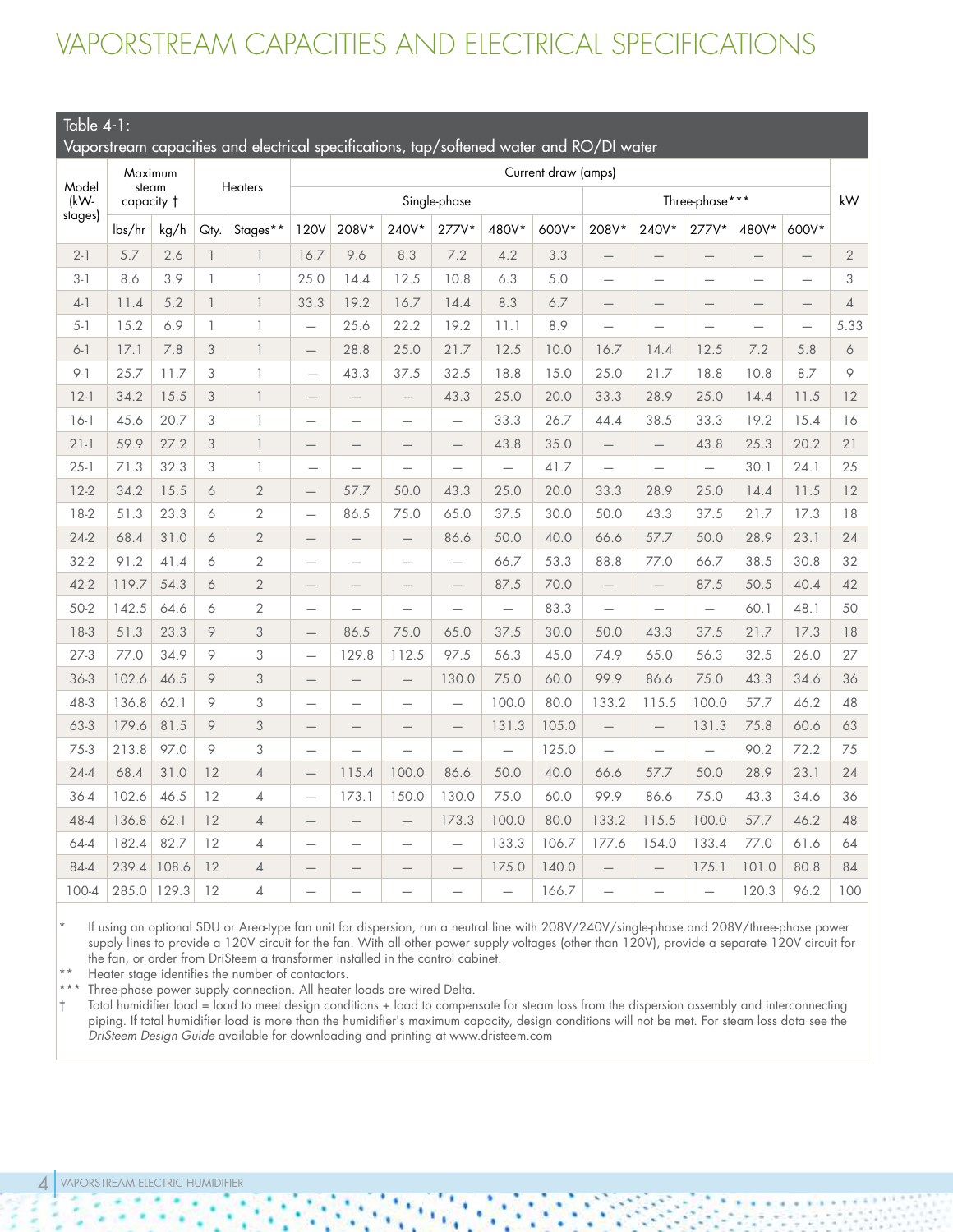# VAPORSTREAM DIMENSIONS

Table 5-1:

| Vaporstream dimensions, tap/softened water and RO/DI water |  |  |  |  |  |  |
|------------------------------------------------------------|--|--|--|--|--|--|
|------------------------------------------------------------|--|--|--|--|--|--|

|                                          | Without mounted control cabinet |      |           |     |            |     |  |  |  |
|------------------------------------------|---------------------------------|------|-----------|-----|------------|-----|--|--|--|
| Model (kW - stages)                      | A (length)                      |      | B (width) |     | C (height) |     |  |  |  |
|                                          | inches                          | mm   | inches    | mm  | inches     | mm  |  |  |  |
| $[2-1, 3-1, 4-1, 5-1]$                   | 16.52                           | 420  | 26.00     | 660 | 18.88      | 480 |  |  |  |
| $\vert$ 6-1, 9-1, 12-1, 16-1, 21-1, 25-1 | 22.25                           | 565  | 22.00     | 559 | 18.88      | 480 |  |  |  |
| 12-2, 18-2, 24-2, 32-2, 42-2, 50-2       | 29.72                           | 755  | 22.00     | 559 | 18.88      | 480 |  |  |  |
| 18-3, 27-3, 36-3, 48-3, 63-3, 75-3       | 37.22                           | 945  | 22.00     | 559 | 18.88      | 480 |  |  |  |
| 24-4, 36-4, 48-4, 64-4, 84-4, 100-4      | 44.72                           | 1136 | 22.00     | 559 | 18.88      | 480 |  |  |  |

With mounted control cabinet option

| Model (kW - stages)                 | Max. control |        | A' (length 2) |        | $B'$ (width 2) | $C'$ (height 2) |      |
|-------------------------------------|--------------|--------|---------------|--------|----------------|-----------------|------|
|                                     | cabinet size | inches | mm            | inches | mm             | inches          | mm   |
| $2-1$ , $3-1$ , $4-1$ , $5-1$       | M            | 21.22  | 539           | 34.00  | 864            | 30.31           | 770  |
| $ 6-1, 9-1, 12-1, 16-1, 21-1, 25-1$ | M            | 26.90  | 683           | 30.00  | 762            | 30.31           | 770  |
| 12-2, 18-2, 24-2, 32-2, 42-2, 50-2  |              | 30.90  | 785           | 30.00  | 762            | 34.11           | 866  |
| 18-3, 27-3, 36-3, 48-3, 63-3, 75-3  | XXL          | 37.22  | 945           | 32.00  | 813            | 46.11           | 1171 |
| 24-4, 36-4, 48-4, 64-4, 84-4, 100-4 | <b>XXL</b>   | 44.72  | 1136          | 32.00  | 813            | 46.11           | 1171 |

Notes:

• For all Vaporstream models with optional insulation, add 1" (25 mm) to dimensions A, C, and C'.

• Dimensions are largest possible for these models. Actual dimensions may be smaller.

### **VAPORSTREAM STEAM DISPERSION OPTIONS**

DriSteem's steam dispersion products provide rapid, dry steam absorption in ducts, air handling units, and spaces. They disperse steam from any DriSteem steam-generating evaporative type humidifier. Vaporstream dispersion options include:

- Ultra-sorb Model LV and Ultra-sorb Model LH
- Rapid-sorb dispersion tube system
- Single dispersion tube
- Area-type fan mounted on humidifier
- SDU mounted remotely

#### **VAPORSTREAM DIMENSIONS, TAP/SOFTENED WATER AND RO/DI WATER**

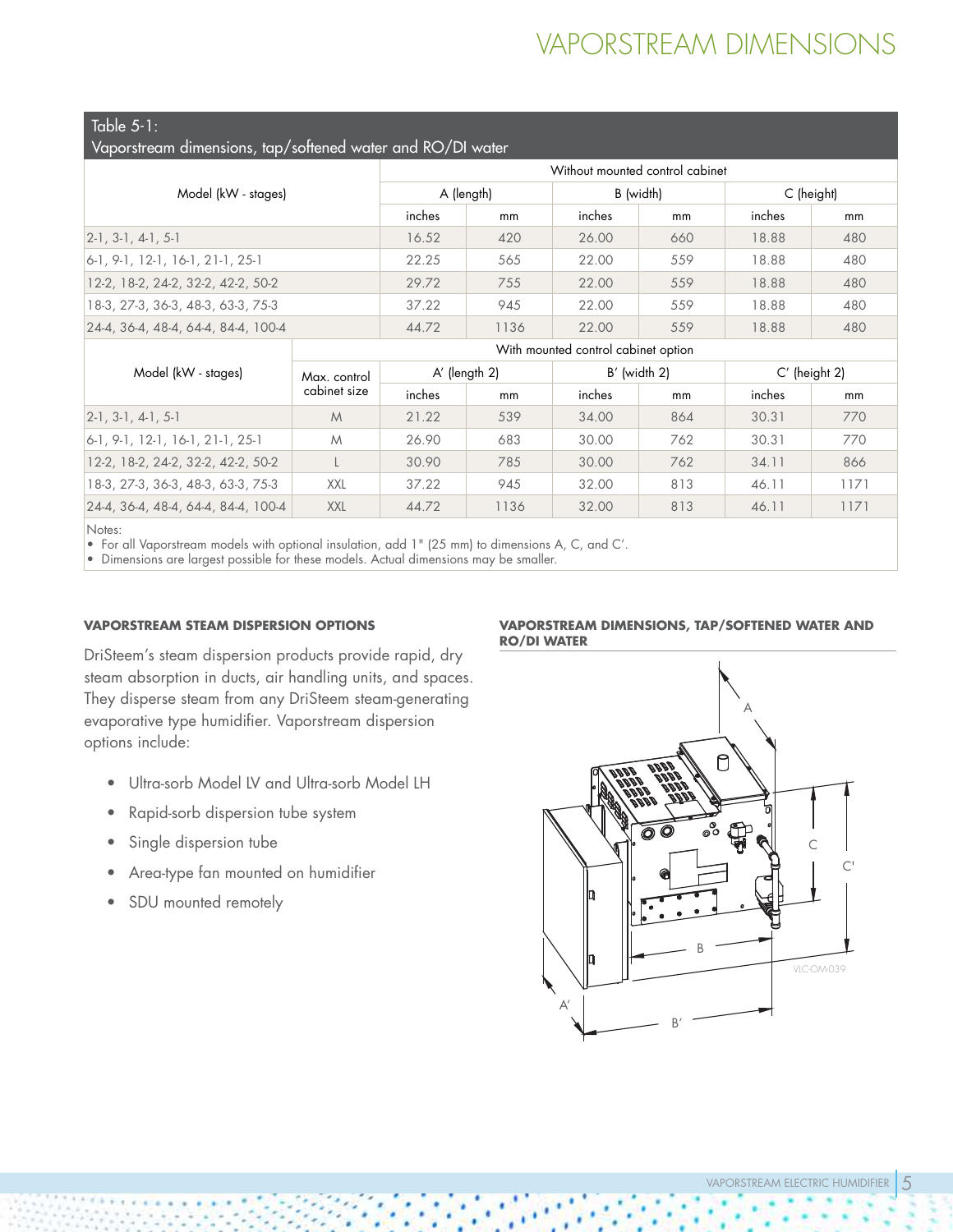# VAPORSTREAM OUTDOOR OPERATION

### OUTDOOR ENCLOSURES

Outdoor humidifier operation in any climate is possible with the DriSteem outdoor enclosure. The prepiped, factory-assembled unit ships complete to the job site. Installation is a snap with various mounting options curb, legs, or flush.

Factory constructed and assembled. The outdoor enclosure is shipped complete with the humidifier preinstalled and tested. The humidifier is prepiped within the enclosure with an integral water seal, ready for quick connection to water, steam and electricity.

Install on the ground or on the roof. Outdoor enclosures are ideal for facilities that have limited interior space.

Certified, tested and proven. In-house testing and numerous successful installations have proven that the outdoor enclosure provides reliable operation under extreme conditions.

Easy access for service. Steel enclosure doors provide full access to internal components. The doors feature stainless steel hinges, and the latches operate from outside and inside of the unit.

| Table $6-1$ :<br>Vaporstream outdoor enclosure dimensions |                    |                  |                   |      |  |  |  |  |  |
|-----------------------------------------------------------|--------------------|------------------|-------------------|------|--|--|--|--|--|
|                                                           | Vaporstream models |                  |                   |      |  |  |  |  |  |
| Description                                               |                    | with 1-6 heaters | with 9-12 heaters |      |  |  |  |  |  |
|                                                           | inches             | mm               | inches            | mm   |  |  |  |  |  |
| Enclosure height                                          | 56.00              | 1422             | 56.00             | 1422 |  |  |  |  |  |
| Enclosure width                                           | 40.00              | 1016             | 54.00             | 1372 |  |  |  |  |  |
|                                                           | 2.50               | 67               | 2.50              | 67   |  |  |  |  |  |
| Pipe chase position                                       | 2.50               | 64               | 2.50              | 64   |  |  |  |  |  |
|                                                           | 8.00               | 203              | 8.00              | 203  |  |  |  |  |  |
| Pipe chase size                                           | 19.50              | 495              | 19.50             | 49.5 |  |  |  |  |  |
|                                                           | 13.50              | 343              | 13.50             | 343  |  |  |  |  |  |
|                                                           | 22.00              | 559              | 29.50             | 899  |  |  |  |  |  |
| Steam pipe position                                       | 7.00               | 178              | 7.00              | 178  |  |  |  |  |  |
|                                                           | 8.25               | 210              | 9.25              | 235  |  |  |  |  |  |
| Length                                                    | 60.00              | 1.524            | 64.00             | 1626 |  |  |  |  |  |

Protects in cold and hot climates. To ensure complete safety and operation in all climates, the outdoor enclosure has supplemental heating and ventilating systems that automatically maintain required operation conditions. DriSteem humidifiers housed in outdoor enclosures operate properly when outdoor temperatures range from –40 °F to 122 °F  $(-40 °C)$  to 50 °C).

Robust design. The outdoor enclosure is ruggedly built to completely protect internal components. The enclosure is constructed of heavy-duty galvanized steel and is fully insulated. Gaskets on doors ensure a tight seal.

### WEATHER COVERS

The optional Vaporstream weather cover is water-resistant and designed to protect the humidifier from rain and sun. The weather cover has been tested and approved by ETL Testing Laboratories, Inc., and is listed to UL Standard 1995 and certified to CAN/CSA Standard C22.2 No. 236.

| Table 6-2:<br>Vaporstream weather cover dimensions |             |      |        |           |        |           |            |      |  |  |
|----------------------------------------------------|-------------|------|--------|-----------|--------|-----------|------------|------|--|--|
| Description                                        | 1-3 heaters |      |        | 6-heaters |        | 9-heaters | 12-heaters |      |  |  |
|                                                    | inches      | mm   | inches | mm        | inches | mm        | inches     | mm   |  |  |
| Height                                             | 66          | 1676 | 66     | 1676      | 66     | 1676      | 66         | 1676 |  |  |
| Length                                             | 44          | 1118 | 44     | 1118      | 44     | 1118      | 44         | 1118 |  |  |
| Width                                              | 35          | 889  | 39     | 991       | 44     | 1118      | 50         | 1270 |  |  |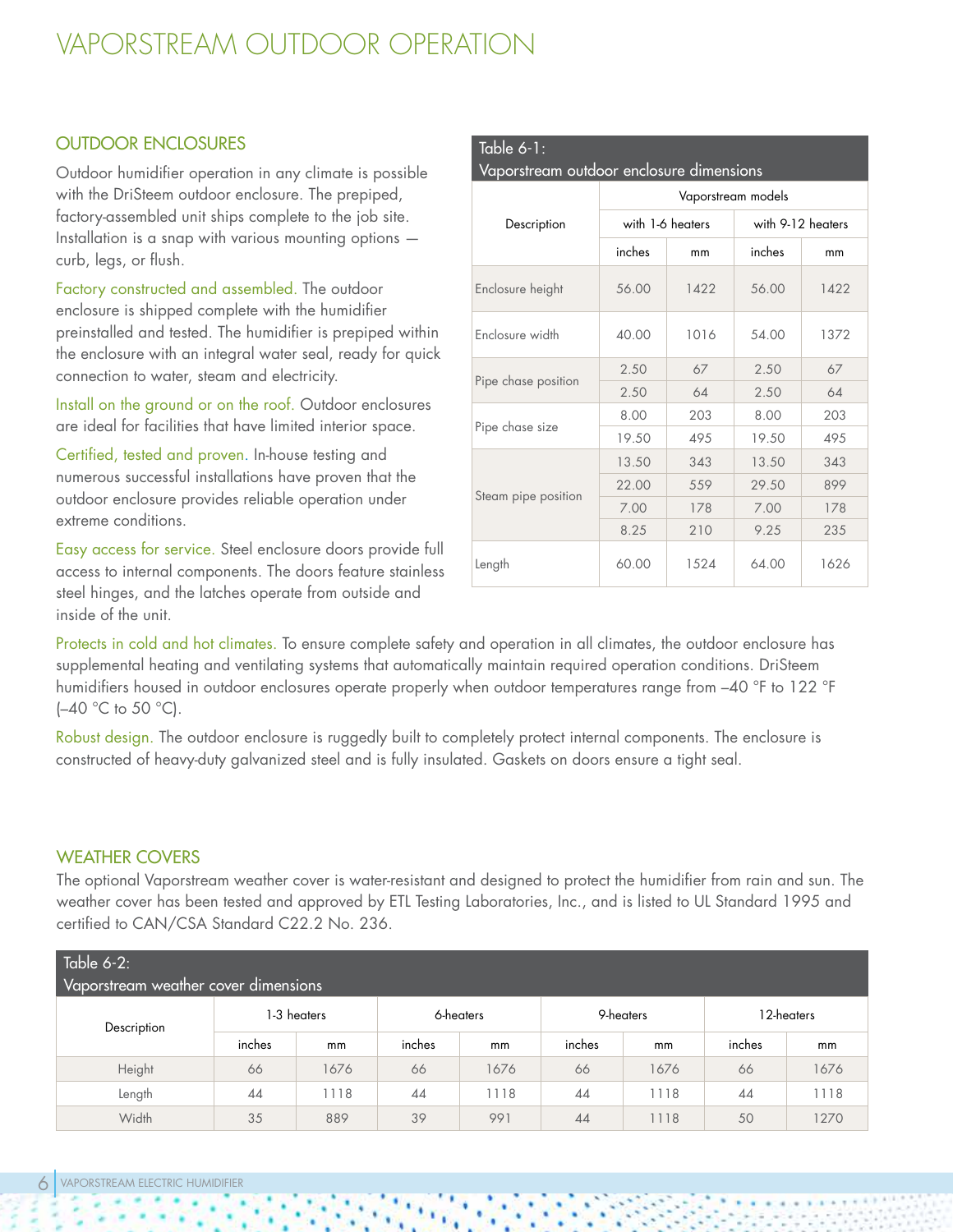# VAPORSTREAM OUTDOOR ENCLOSURE TYPICAL INSTALLATIONS